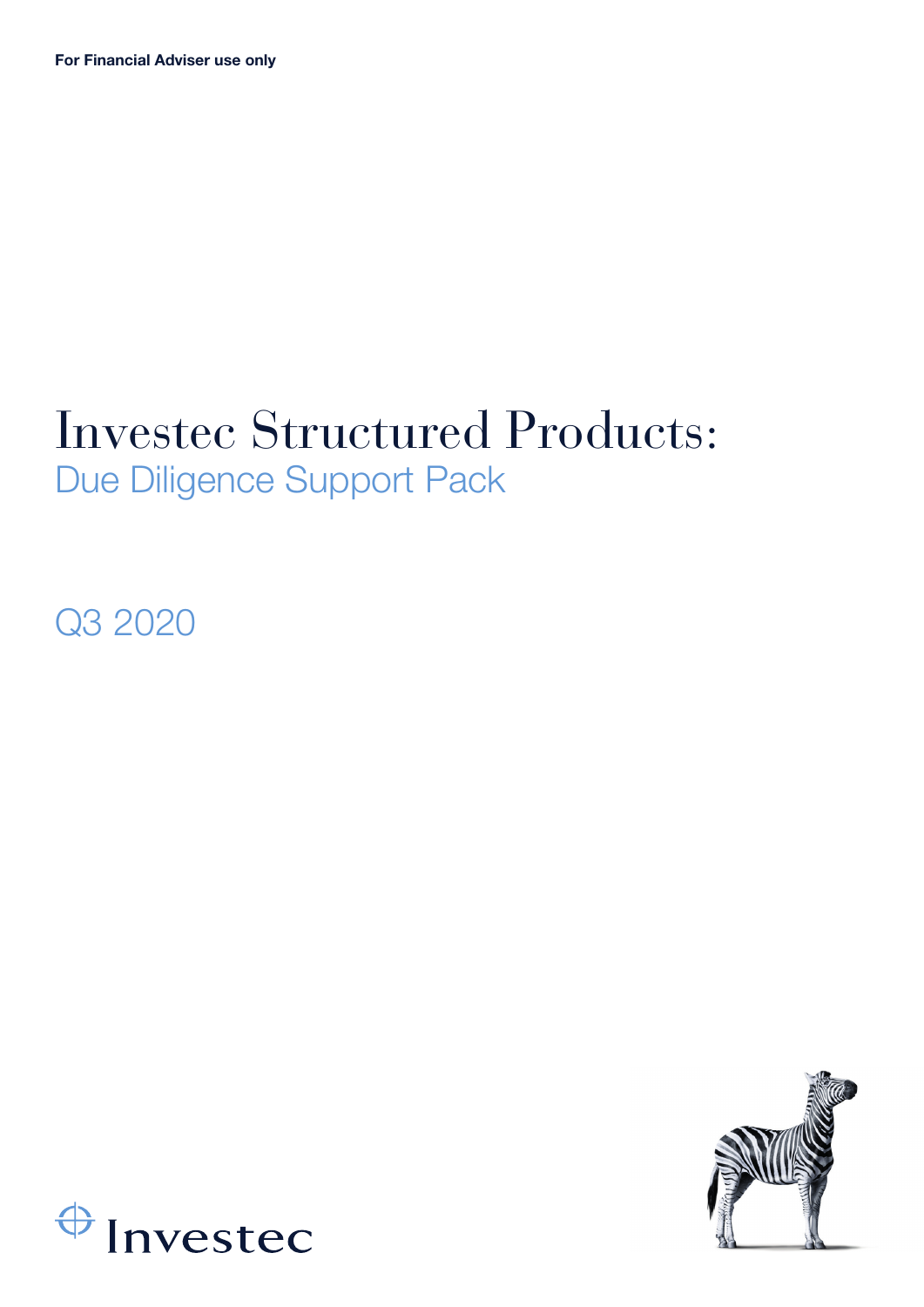# About this document

When considering an investment into a structured product, it is crucial to understand the creditworthiness of the counterparty.

In addition to an analysis of credit ratings, advisers should carry out further due diligence on the counterparty taking into account information such as ratings outlooks, credit default swaps and the key fundamentals of the counterparty's balance sheet.

The purpose of this document is to provide you with information to support you in your assessment of Investec Bank plc as a counterparty.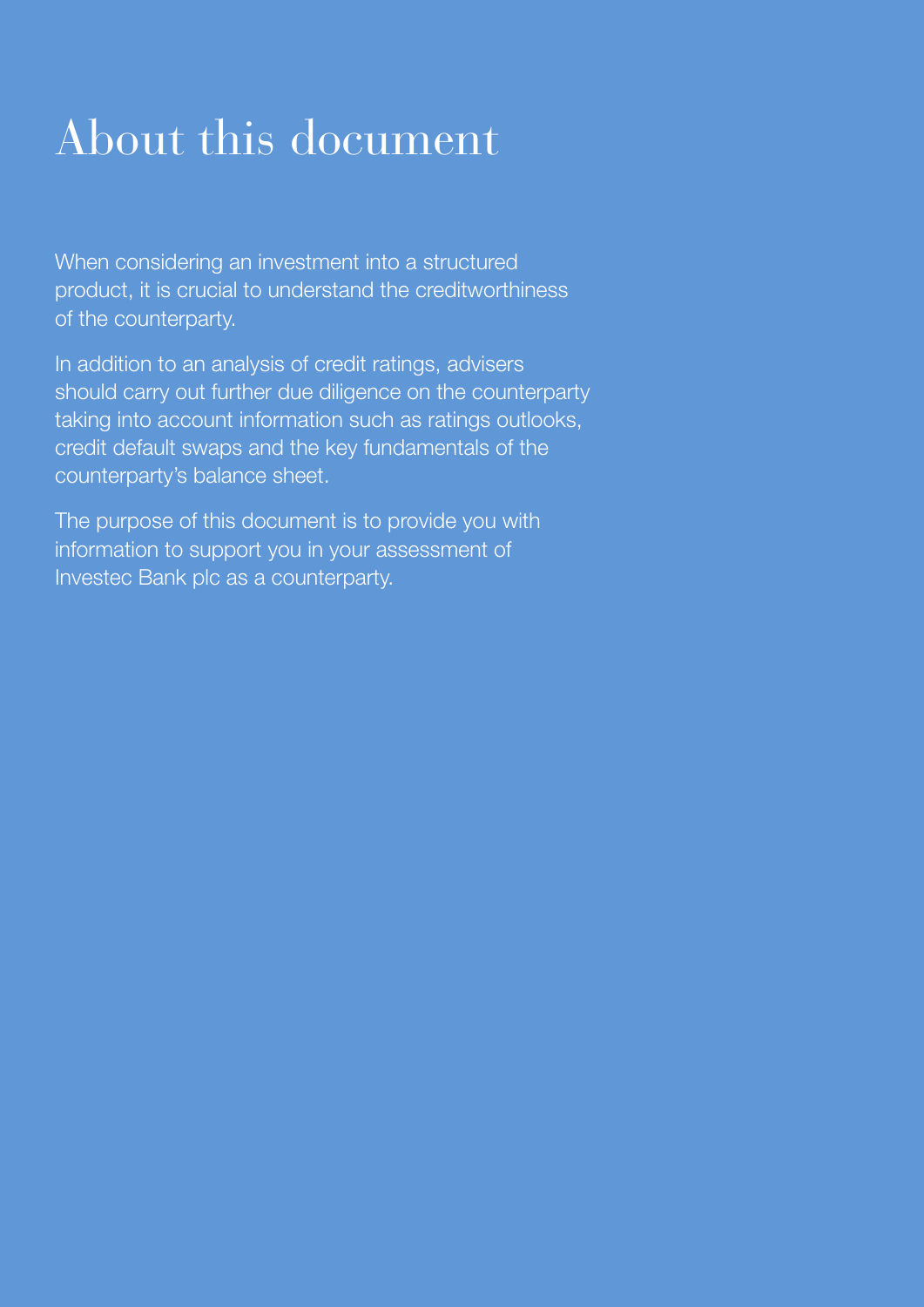## **Contents**

| About Investec Structured Products | 4  |
|------------------------------------|----|
| About Investec Bank plc            | 5  |
| Company Structure                  | 6  |
| <b>Key Financial Statistics</b>    | 7  |
| <b>Liquidity Position</b>          | 8  |
| <b>Capital Position</b>            | 9  |
| Gearing                            | 10 |
| Long-term Credit Ratings           | 11 |
| Credit Ratings Peer Comparison     | 12 |
| <b>Credit Default Swaps</b>        | 12 |
| Contact Us                         | 13 |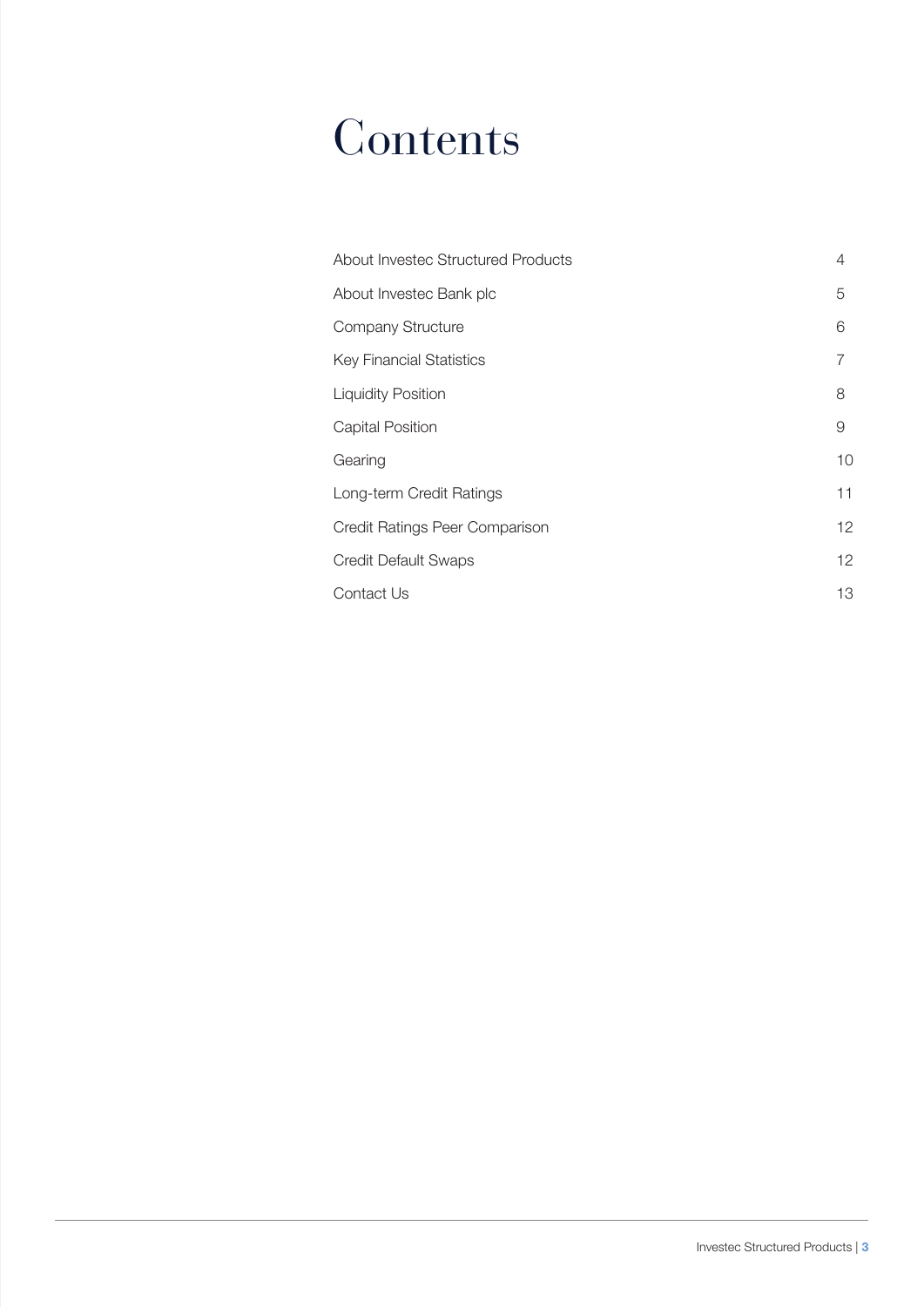### About Investec Structured Products

Investec Structured Products is the UK retail structured products division of Investec Bank plc.

Investec Structured Products was launched in 2008 and manufactures and distributes structured products for retail clients in the UK, which are only available via FCA-regulated Financial Advisers.

Investec Structured Products offers a range of structured investments ("Investment Plans") and structured deposits ("Deposit Plans"). In the case of Deposit Plans, the deposit taker is Investec Bank plc.

Plans are offered on a tranche basis. The offer period for a tranche generally lasts between 6 and 8 weeks. When the offer period of a tranche closes (usually on a Friday), a new tranche of Plans will open on the following business day (usually on a Monday).

Since launching, Investec Structured Products has won numerous industry awards for its Plans, literature and service. Investec Structured Products has been awarded "Best Structured Products Provider" 26 times by 7 industry bodies, most recently for the eleventh time in a row at the ILP Moneyfacts Awards 2020.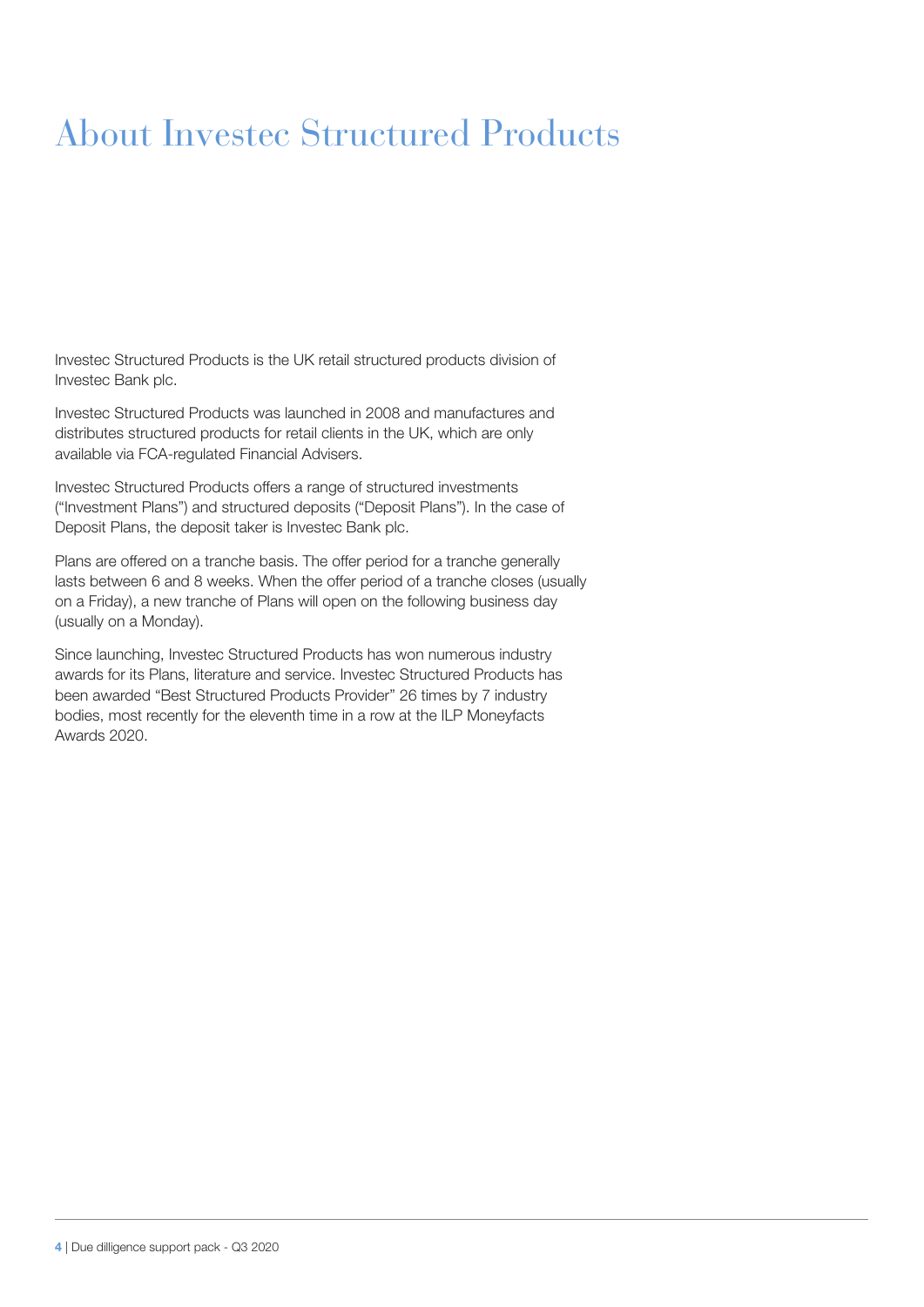### About Investec Bank plc

The Investec group (comprising Investec plc and Investec Limited) partners with private, institutional and corporate clients, offering international banking, investments and wealth management services in two principal markets, South Africa and the UK, as well as certain other countries. The group was established in 1974 and currently has approximately 8,500 employees. In March 2020, the Asset Management business was demerged and listed as Ninety One.

In July 2002, the Investec group implemented a Dual Listed Companies (DLC) structure with linked companies listed on the London Stock Exchange (LSE) and Johannesburg Stock Exchange (JSE Limited). Investec plc (housing the non– Southern African operations) and Investec Limited (housing the Southern African operations) form a single economic enterprise where shareholders have common economic and voting interests. Creditors, however, are ring-fenced to either Investec plc or Investec Limited as there are no cross guarantees between the companies.

Investec Bank plc is the main banking subsidiary of Investec plc (a FTSE 250 entity since 2002).

Investec Bank plc has been operating in the UK since 1992 and is regulated by the Prudential Regulatory Authority, the Financial Conduct Authority and is a member of the London Stock Exchange.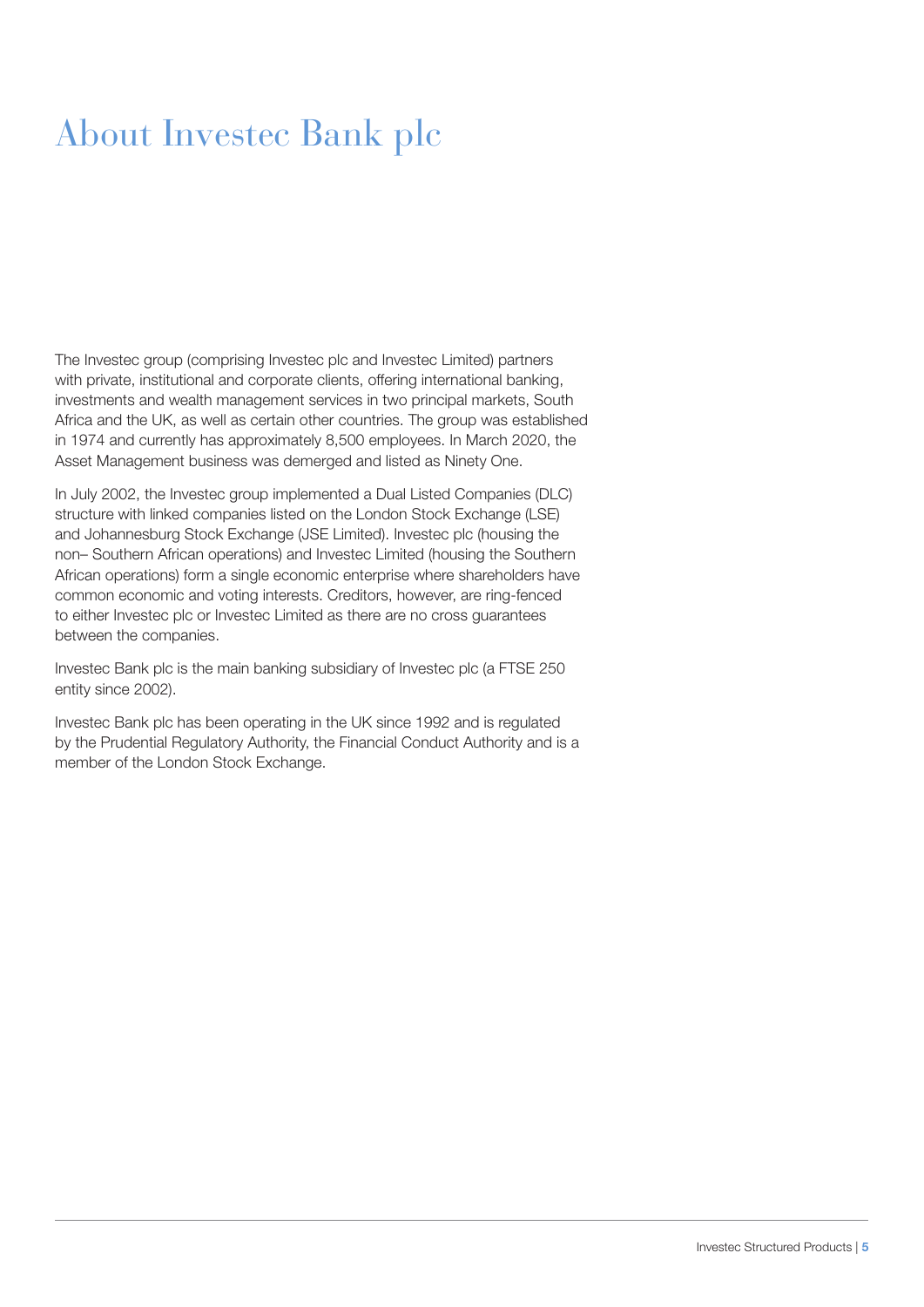### Investec Group – Company structure

The below diagram shows where Investec Bank plc sits within the Investec group structure.



#### Note:

All shareholdings shown are 100%. Only main operating subsidiaries are indicated.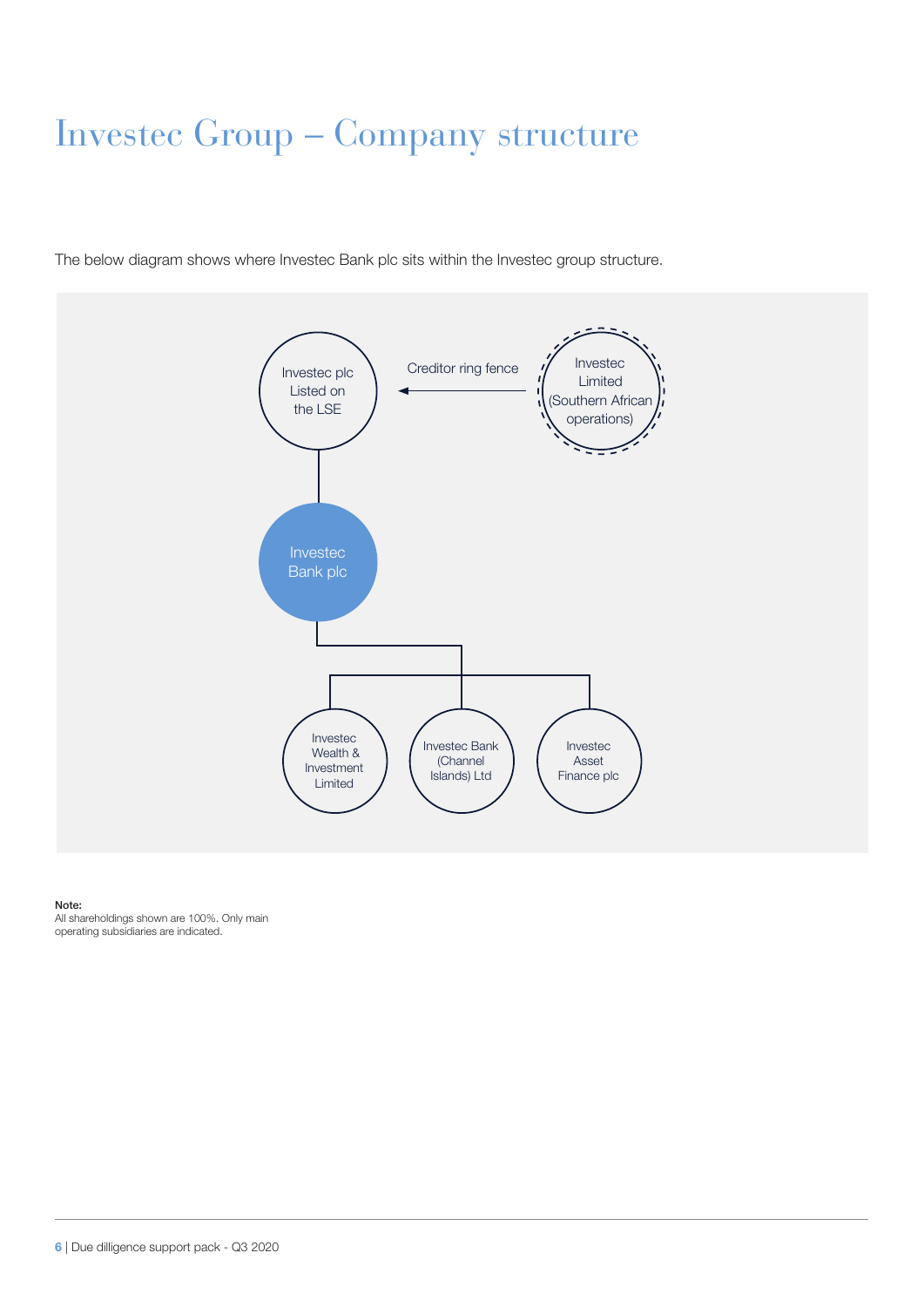### Investec Bank plc – Key financial statistics

| <b>Key financial statistics</b>                                                  | 30-Sep-20  | 30-Sep-19  | % change   | 31-Mar-20     |
|----------------------------------------------------------------------------------|------------|------------|------------|---------------|
| Total operating income before expected credit loss<br>impairment charges (£'000) | 432 761    | 513 441    | (15.7%)    | 957 207       |
| Operating costs (£'000)                                                          | 346 895    | 384 334    | (9.7%      | 707 333       |
| Adjusted operating profit* (£'000)                                               | 46716      | 113 161    | (58.7%)    | 173 604       |
| Earnings attributable to ordinary shareholder $(E'000)$                          | 31 188     | 60 690     | $(48.6\%)$ | 57 822        |
| Cost to income ratio (%)                                                         | 80.1%      | 74.8%      |            | 73.9%         |
| Total capital resources (including subordinated liabilities)<br>(E'000)          | 3 151 081  | 3 066 788  | 2.7%       | 3 118 202     |
| Total equity (£'000)                                                             | 2 360 776  | 2 255 204  | 4.7%       | 2 3 3 1 1 7 2 |
| Total assets (£'000)                                                             | 24 223 341 | 23 000 166 | 5.3%       | 24 669 539    |
| Net core loans (£'000)                                                           | 11 952 722 | 10 759 230 | 11.1%      | 11 832 499    |
| Customer accounts (deposits) (£'000)                                             | 15 835 090 | 13 656 843 | 15.9%      | 15 505 883    |
| Loans and advances to customers as a % of customer<br>deposits                   | 75.5%      | 78.8%      |            | 76.3%         |
| Cash and near cash balances (£'mn)                                               | 6 2 2 2    | 6 4 6 0    | (3.7%)     | 6 0 4 0       |
| Funds under management (£'mn)                                                    | 38 018     | 41 539     | $(8.5\%)$  | 33 465        |
| Total gearing ratio (i.e. total assets to equity)                                | 10.3x      | 10.2x      |            | 10.6x         |
| Total capital ratio                                                              | 16.2%      | 17.1%      |            | 16.5%         |
| Tier 1 ratio                                                                     | 13.1%      | 13.3%      |            | 13.1%         |
| CET 1 ratio                                                                      | 11.5%      | 11.6%      |            | 11.5%         |
| Leverage ratio - current                                                         | 8.0%       | 8.0%       |            | 8.0%          |
| Leverage ratio - 'fully loaded'                                                  | 7.7%       | 7.8%       |            | 7.7%          |
| Stage 3 exposure as a % of gross core loans subject to<br><b>ECL</b>             | 3.0%       | 3.1%       |            | 3.3%          |
| Stage 3 exposure net of ECL as a % of net core loans<br>subject to ECL           | 2.2%       | 2.2%       |            | 2.4%          |
| Credit loss ratio <sup>#</sup>                                                   | 0.60%      | 0.28%      |            | 0.69%         |

\* Operating profit before acquired intangibles and strategic actions, but after profit or loss attributable to other non-controlling interests.

# The credit loss ratio is the expected credit loss (ECL) impairment charged on gross core loans and advances as a % of average gross core loans and advances subject to ECL.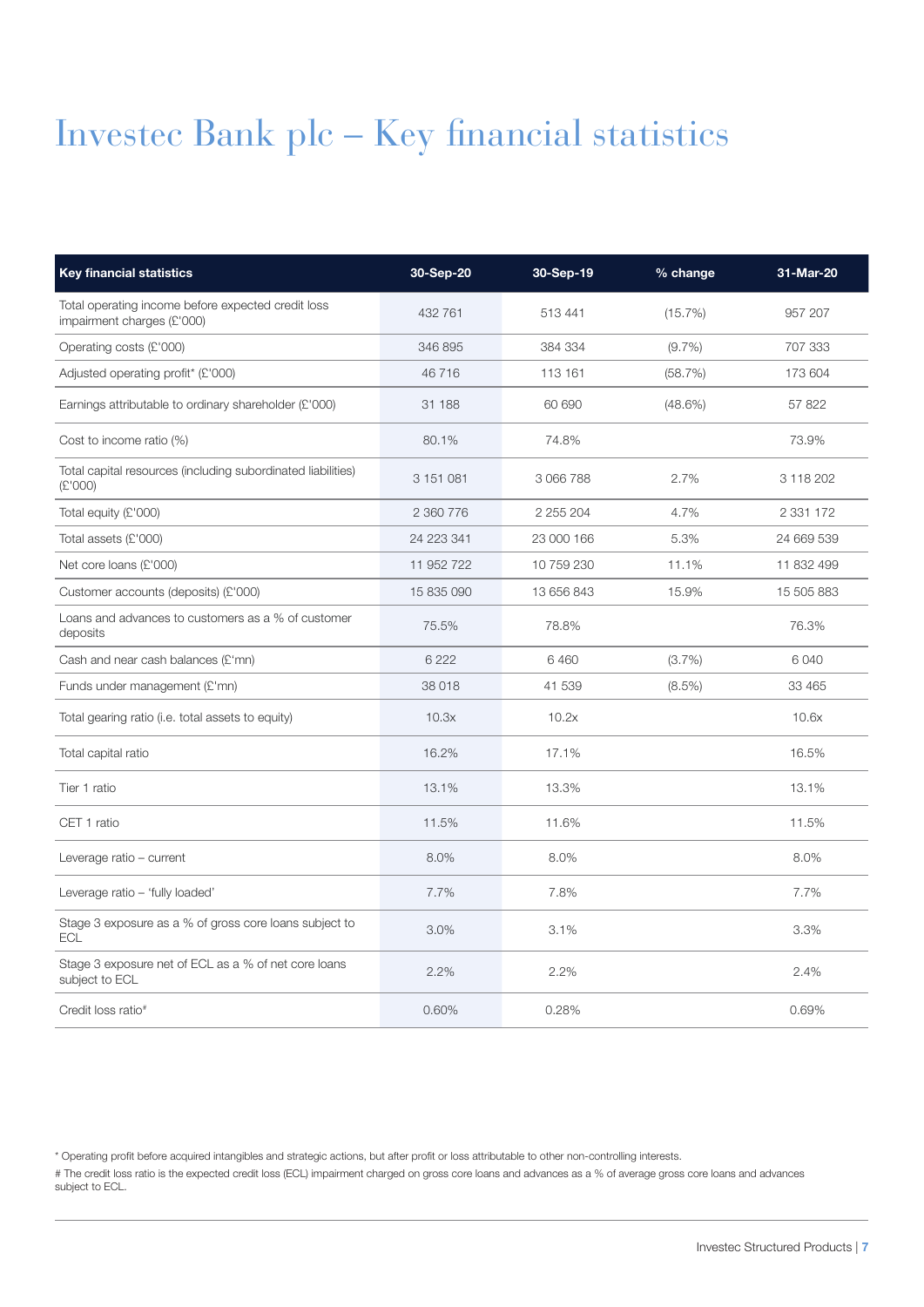### Investec Bank plc – Liquidity position



Investec Bank plc has a liquidity management philosophy that has been in place for many years.

The bank continues to focus on maintaining a high level of readily available highquality liquid assets targeting a minimum cash to customer deposit ratio of 25%. At 30 September 2020, the bank had £6.2 billion of cash and near cash to support its activities, representing approximately 39.0% of customer deposits.

#### Investec Bank plc – Cash and near cash trend



Furthermore, the bank maintains an appropriate mix of term funding, placing a low reliance on interbank wholesale funding to fund core lending asset growth.

Investec Bank plc targets a diversified funding base, avoiding undue concentrations by investor types, maturity and market source, instrument and currency. Customer deposits amounted to £15.8 billion as at 30 September 2020 (31 March 2020: £15.5 billion). The bank's loan to deposit ratio was 75.5% at 30 September 2020 (31 March 2020: 76.3%).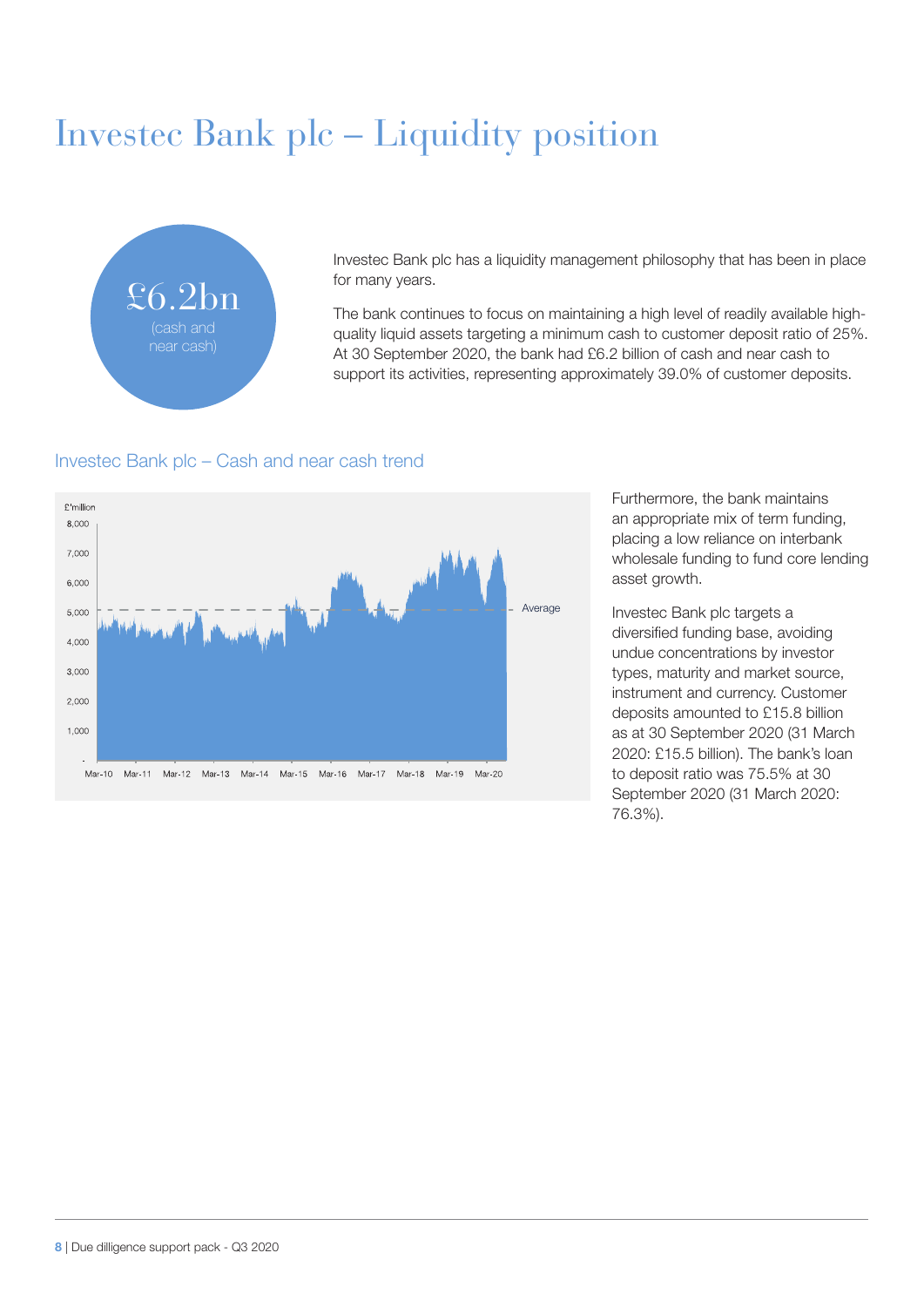### Investec Bank plc – Capital position



Investec Bank plc holds capital in excess of regulatory requirements and intends to perpetuate this philosophy and ensure that it remains well capitalised.

The bank has never required shareholder or government support. As at 30 September 2020, the total capital ratio of Investec Bank plc was 16.2% and the common equity tier 1 ratio was 11.5%.

#### Investec Bank plc – Basel capital ratios – standardised approach



\* The leverage ratio has only been disclosed since 2014. Historic information has been estimated.

The bank's anticipated 'fully loaded' Basel III common equity tier 1 ratio and leverage ratio are 11.0% and 7.7%, respectively (where 'fully loaded' is based on Basel III requirements as fully phased in by 2022). These disclosures incorporate the deduction of foreseeable charges and dividends as required by the regulations. Excluding this deduction, the common equity tier 1 ratio would be 7bps higher.

Investec Bank plc is on the Standardised Approach in terms of Basel, thus the bank's risk-weighted assets represent a large portion of its total assets.

#### Capital ratio – Peer comparison



Data reflects latest reported numbers as at 18 November 2020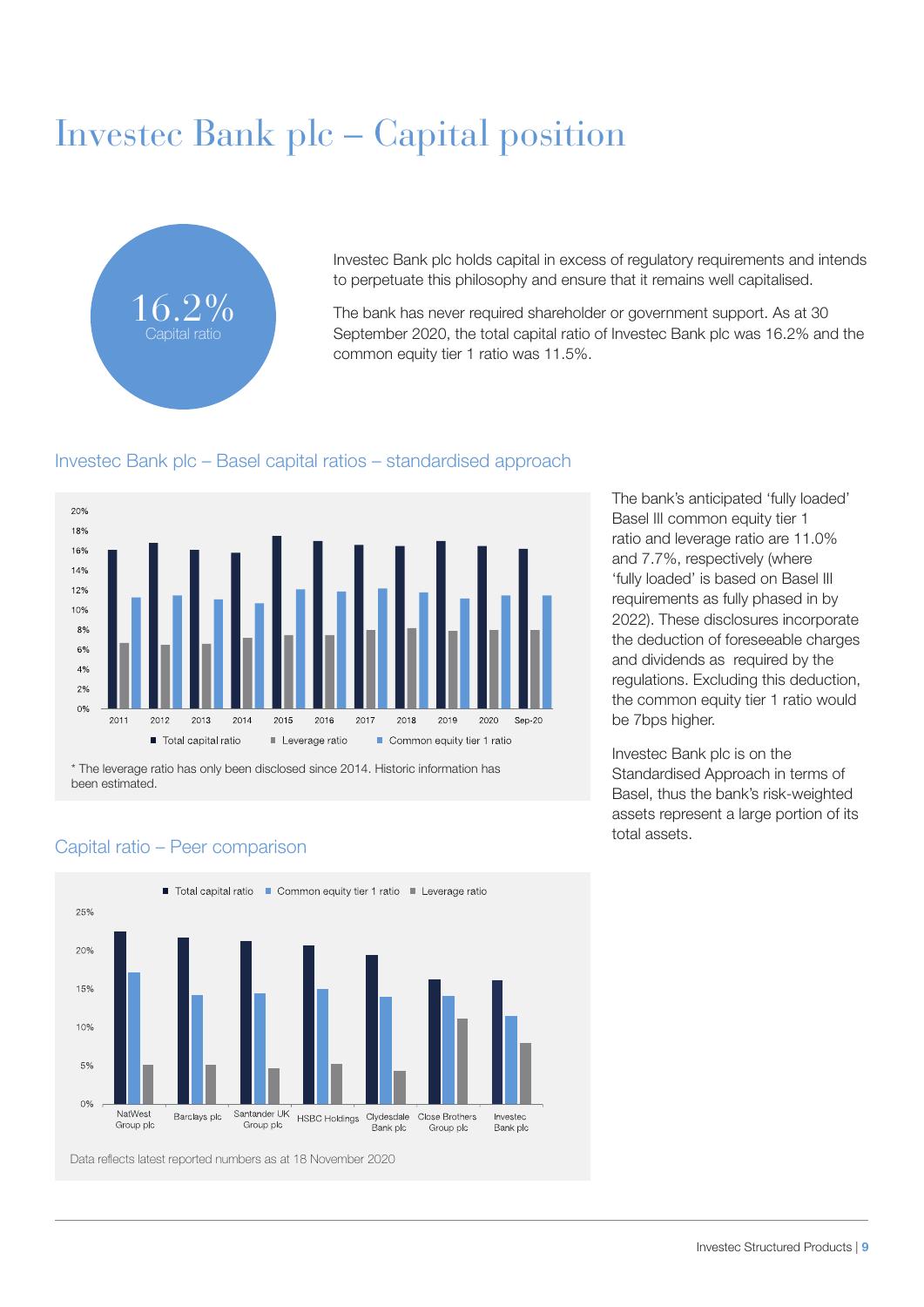### Investec Bank plc – Gearing



Investec Bank plc is not a highly geared bank.

A number of banks that have come into difficulty in the past have been in excess of 40x geared.

IBP's gearing ratio is 10.3x.

#### Investec Bank plc – Gearing ratio trend





#### Gearing ratio – peer comparison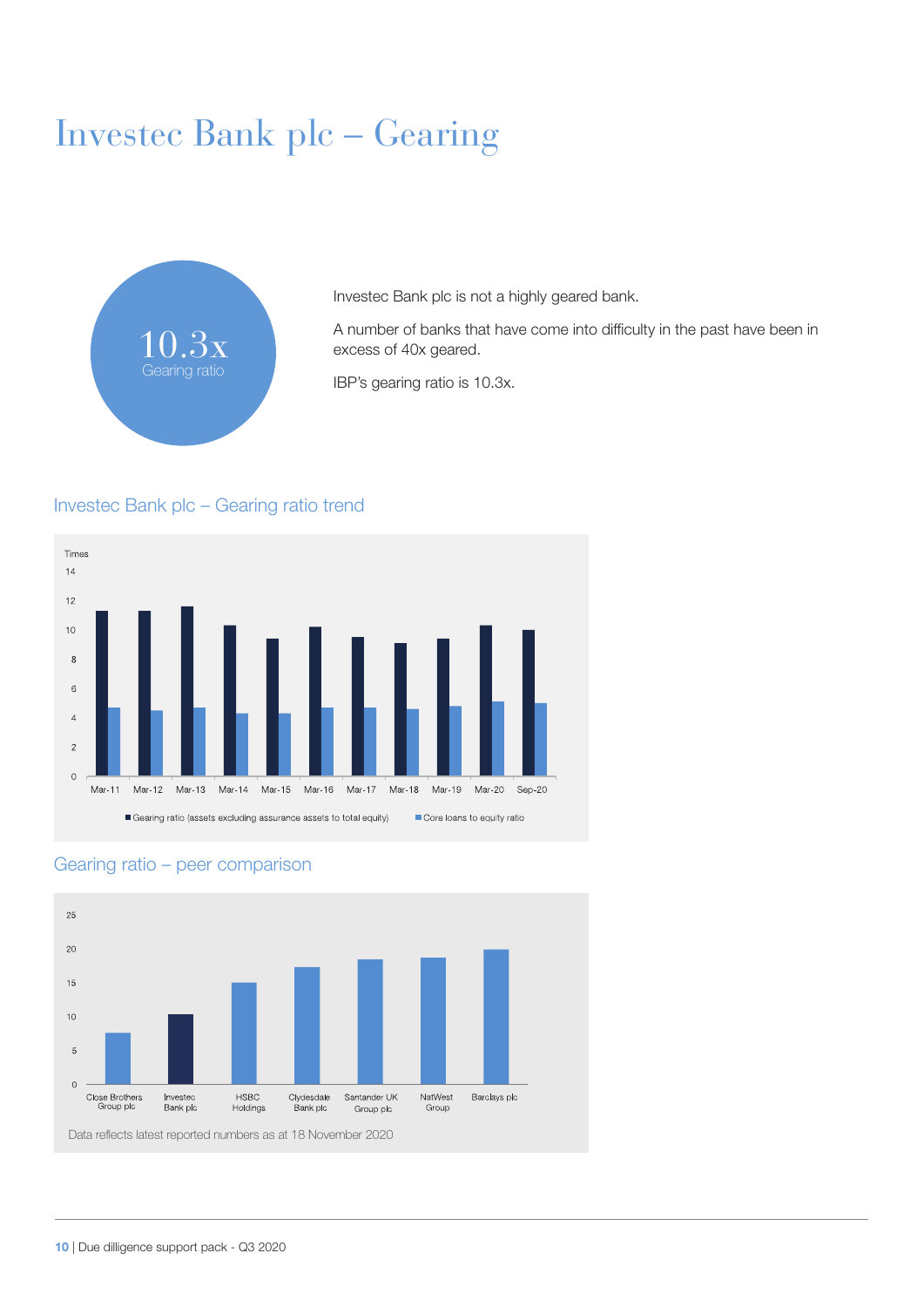### Investec Bank plc – Long term credit ratings

#### Moody's – A1

On 1 February 2019, Moody's upgraded Investec Bank plc's long-term deposit ratings to A1 (stable outlook) from A2 (positive outlook) and its baseline credit assessment (BCA) to baa1 from baa2. These ratings were affirmed on 16 August 2019.

#### The upgrades were the reflection of:

Investec Bank plc's successful de-risking of the balance sheet as its legacy assets continue to run-off, the shift in composition of its revenues towards lower lending risks and more stable revenue streams, primarily in the lower risk wealth management segment and Investec Bank plc's sound capitalisation and strong liquidity buffers.

#### Investec Bank plc – Credit rating history

|          | Moody's                  | <b>Fitch</b>     |  |  |  |
|----------|--------------------------|------------------|--|--|--|
|          | Long-term deposit rating | Long-term rating |  |  |  |
| Feb 2019 | A1                       | BBB+             |  |  |  |
| Sep 2017 | A2                       | BBB+             |  |  |  |
| Feb 2016 | A2                       | <b>BBB</b>       |  |  |  |
| Oct 2015 | A <sub>3</sub>           | BBB              |  |  |  |
| May 2015 | A <sub>3</sub>           | BBB-             |  |  |  |
| Nov 2011 | Baa3                     | BBB-             |  |  |  |
| Mar 2009 | Baa3                     | BBB              |  |  |  |
| Nov 2008 | Baa1                     | <b>BBB</b>       |  |  |  |
| Dec 2007 | Baa1                     | BBB+             |  |  |  |
| Mar 2007 | A3                       | BBB+             |  |  |  |

#### Fitch – BBB+

24 July 2020, Fitch affirmed IBP's Long-Term Issuer Default Rating (IDR) at BBB+ and removed the Rating Watch Negative (that had been placed on IBP's ratings on 1 April 2020 following the onset of the COVID-19 pandemic) to reflect Fitch's view that IBP's ratings are not immediately at risk from the impact of the economic downturn. The outlook on the Long-Term IDR is negative to reflect the ongoing downside risks relating to COVID-19.

On 7 September 2017, Fitch upgraded IBP's Long-Term IDR to BBB+ from BBB and its VR to bbb+ from bbb. These ratings were affirmed on 20 December 2019.

#### The upgrades were a reflection of:

The greater stability of Investec Bank plc's business model, the progress Investec Bank plc has made in running down its legacy assets and reducing the concentration of its loan book towards property lending, an increase in capitallight business and hence more stable earnings, while simultaneously maintaining sound capitalisation, strong liquidity and an adequate funding structure.

A detailed history of Investec Bank plc's ratings is shown above. During the financial crisis Investec Bank plc was downgraded two notches by Fitch first from BBB+ to BBB in November 2008 and then to BBB- at the end of November 2011.

Similarly, Investec Bank plc was downgraded by Moody's from A3 to Baa1 in December 2007 and then to Baa3 in March 2009.

We believe that our operating fundamentals remained sound over that time and that these downgrades were largely reflective of a very negative view taken by the rating agencies on the operating environment and economic conditions during that time.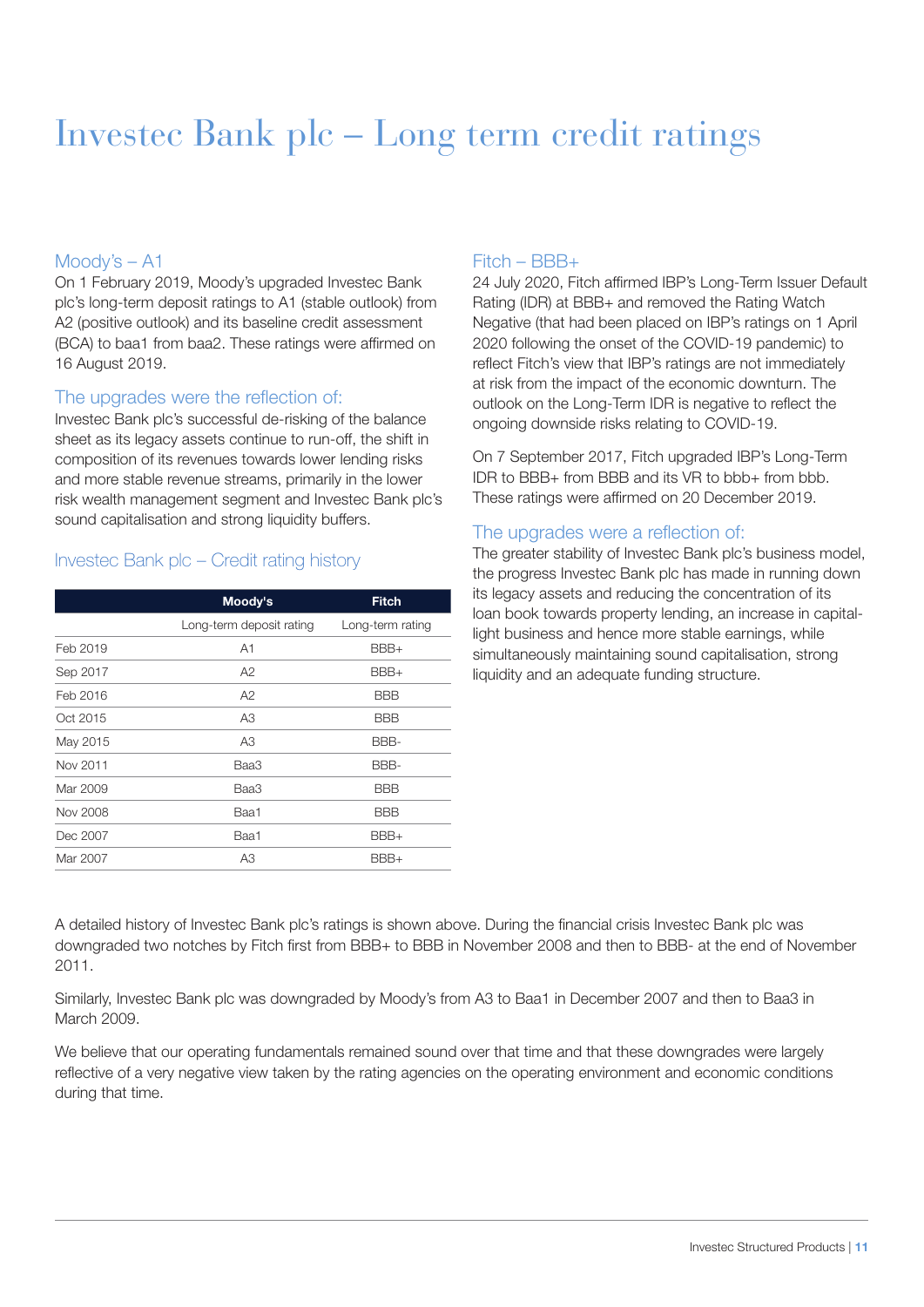### Investec Bank plc – Credit ratings peer group comparison

Below is a comparison of long-term credit ratings across some of the banks in the United Kingdom

| Bank name        | Investec<br>Bank plc | <b>Barclays</b><br>Bank plc | Close<br><b>Brothers</b><br>Limited | Clydesdale<br>Bank plc | <b>HSBC Bank Lloyds Bank</b><br>plc | plc            | <b>Natwest</b><br>Bank plc | Santander<br>UK plc | Standard<br><b>Charted</b><br><b>Bank</b> |
|------------------|----------------------|-----------------------------|-------------------------------------|------------------------|-------------------------------------|----------------|----------------------------|---------------------|-------------------------------------------|
| Moody's          |                      |                             |                                     |                        |                                     |                |                            |                     |                                           |
| Long-term rating | A <sub>1</sub>       | A <sub>1</sub>              | Aa3                                 | Baa1                   | A <sub>1</sub>                      | A <sub>1</sub> | A <sub>1</sub>             | A <sub>1</sub>      | A <sub>1</sub>                            |
| Outlook          | Stable               | <b>Stable</b>               | Negative                            | <b>Stable</b>          | <b>Stable</b>                       | Stable         | <b>Stable</b>              | <b>Stable</b>       | <b>Stable</b>                             |
| <b>Fitch</b>     |                      |                             |                                     |                        |                                     |                |                            |                     |                                           |
| Long-term rating | BBB+                 | $A+$                        | $A -$                               | $A-$                   | $AA-$                               | $A+$           | $A+$                       | $A+$                | $A+$                                      |
| Outlook          | <b>Negative</b>      | <b>Negative</b>             | <b>Negative</b>                     | Negative               | <b>Negative</b>                     | Negative       | Negative                   | <b>Negative</b>     | Negative                                  |

Note: Comparative ratings have been sourced from the Moody's and Fitch websites as at 18 November 2020 and may be subject to changes for which we cannot be held accountable. It is advisable to discuss the ratings of the various companies with the companies themselves as this information merely reflects our interpretation thereof.

### Investec Bank plc – Credit Default Swaps

There is currently no liquid market for credit default swaps that reference Investec Bank plc.

Investec does not issue material amounts of wholesale debt (i.e. corporate bonds). This is because Investec raises the majority of its funding through retail & corporate deposits and therefore has a very limited requirement to access the capital markets, resulting in a relatively low number of issuances outstanding.

For this reason, there is currently insufficient need from the market for a liquid credit default swap on Investec Bank plc.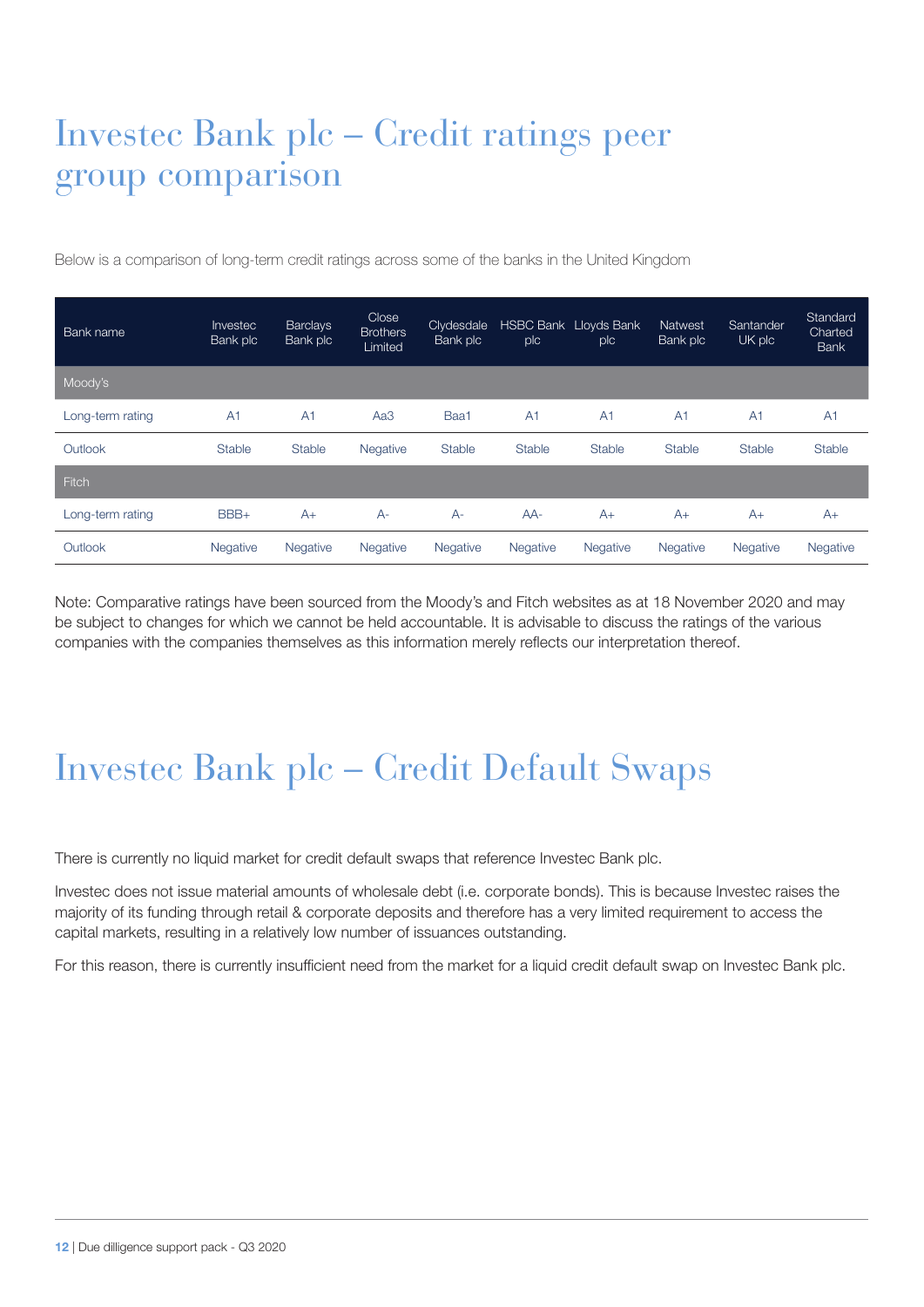#### Contact us

If you require further information on Investec Bank plc or the Investec group, please get in touch.

You can visit our Investor Centre: www.investec.com/investorcentre

You can visit the Adviser Support section of the Investec Structured Products website: www.investec.com/structured-products

You can email us: ISPSalesSupport@investec.co.uk

You can call us: 0207 597 4065